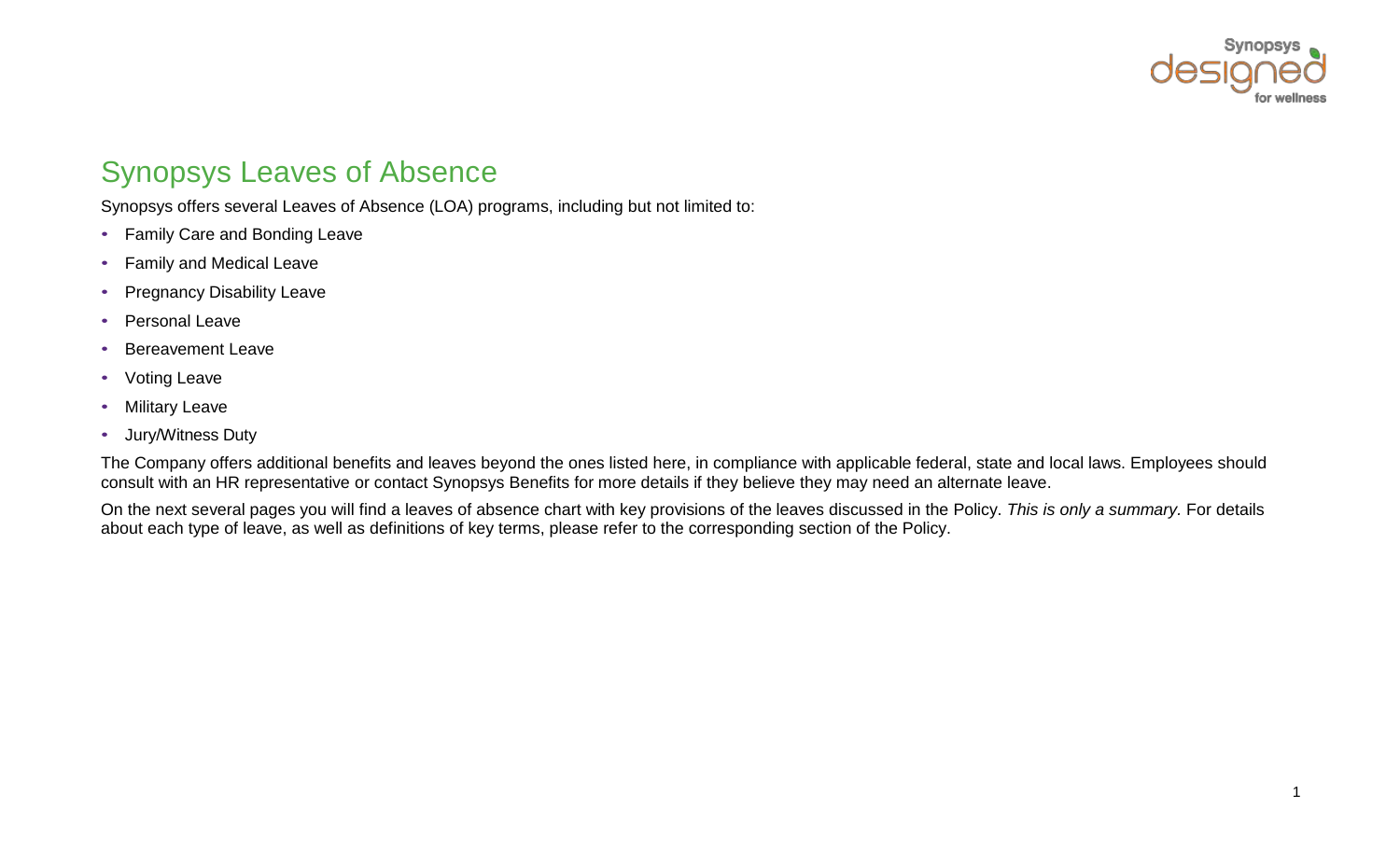

| <b>Family Care and Bonding Leave</b>                                                                                                                  |                                                                                                                                                                                                                                                   |                            |                                                                                                                                                                                                                                                              |                                                                                                                                                                |                           |  |
|-------------------------------------------------------------------------------------------------------------------------------------------------------|---------------------------------------------------------------------------------------------------------------------------------------------------------------------------------------------------------------------------------------------------|----------------------------|--------------------------------------------------------------------------------------------------------------------------------------------------------------------------------------------------------------------------------------------------------------|----------------------------------------------------------------------------------------------------------------------------------------------------------------|---------------------------|--|
| Eligibility                                                                                                                                           | Length                                                                                                                                                                                                                                            | <b>Salary Continuation</b> | <b>Reasons for Leave</b>                                                                                                                                                                                                                                     | How to Report Leave                                                                                                                                            | <b>Impact to Benefits</b> |  |
| • New parents, stepparents,<br>foster parents or adoptive<br>parents<br>Begins on date of hire<br>Regular employees working<br>at least 20 hours/week | Up to 12 weeks<br>Combined allowance<br>between Family Care,<br>Parental Bonding and<br><b>STD PFL Benefits</b><br>• Can be taken on<br>Intermittent basis with<br>two week minimum<br>duration<br>• Less than two weeks,<br>must contact manager | Paid                       | Employees providing family<br>care:<br>After the birth, adoption or<br>foster care placement of a<br>child<br>• To certain family members<br>with serious health<br>conditions<br>To themselves, when<br>$\bullet$<br>suffering serious health<br>conditions | • Notify your manager up to 2<br>weeks in advance<br>• Report your leave in EZ<br>Timesheet/Employee Central<br>• Call The Larkin Company at<br>(866) 330-1975 | All benefits continue     |  |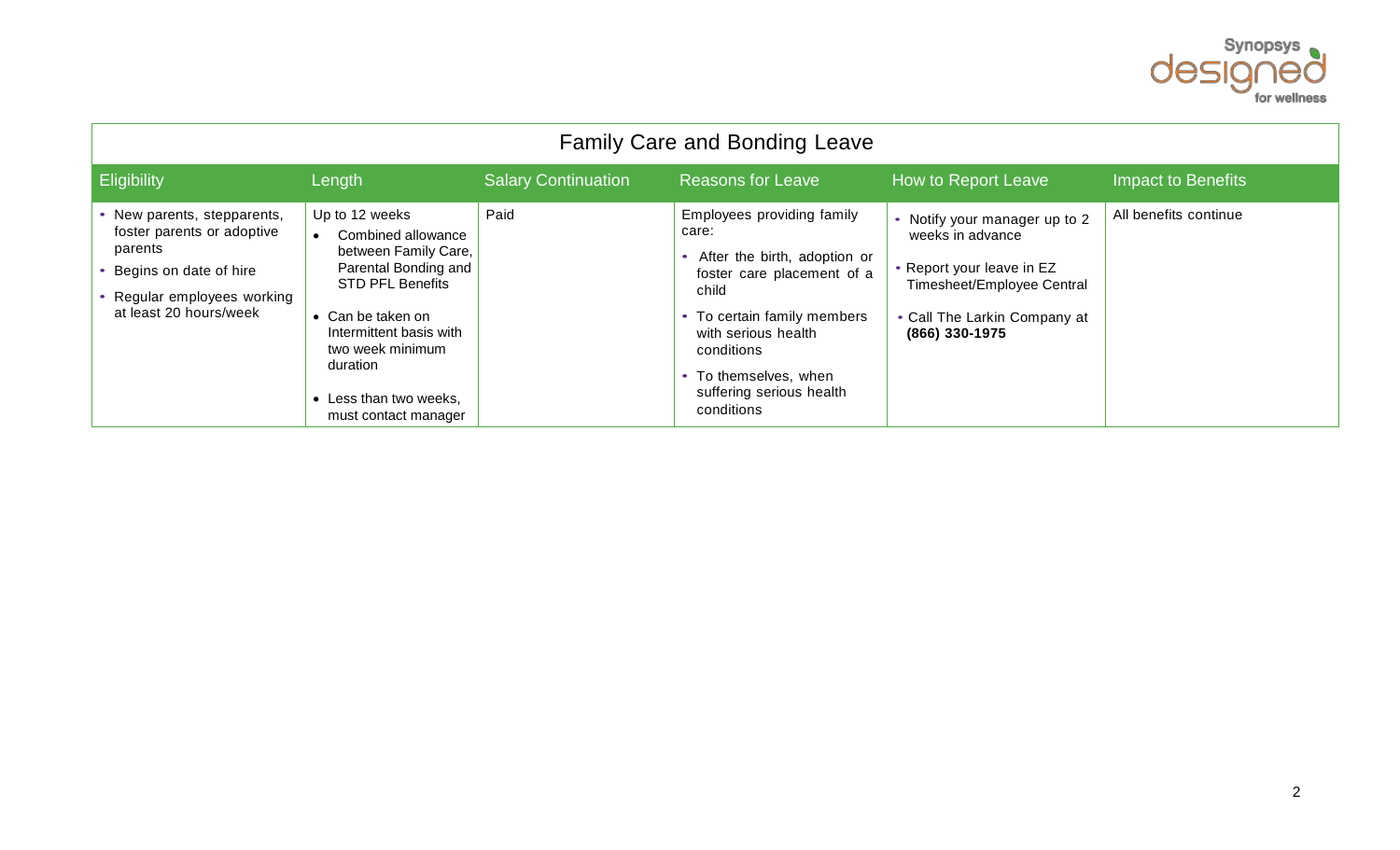

| Family and Medical Leave (FMLA)                                                                                 |                                                                             |                                                                                                                                    |                                                                                                                                                                                                                                                                                                                                                                                                           |                                                                         |                                                                                                                                                                                                                                                                                                                                                                                                                                                                                                                      |
|-----------------------------------------------------------------------------------------------------------------|-----------------------------------------------------------------------------|------------------------------------------------------------------------------------------------------------------------------------|-----------------------------------------------------------------------------------------------------------------------------------------------------------------------------------------------------------------------------------------------------------------------------------------------------------------------------------------------------------------------------------------------------------|-------------------------------------------------------------------------|----------------------------------------------------------------------------------------------------------------------------------------------------------------------------------------------------------------------------------------------------------------------------------------------------------------------------------------------------------------------------------------------------------------------------------------------------------------------------------------------------------------------|
| Eligibility                                                                                                     | Length                                                                      | <b>Salary Continuation</b>                                                                                                         | <b>Reasons for Leave</b>                                                                                                                                                                                                                                                                                                                                                                                  | How to Report Leave                                                     | Impact to Benefits                                                                                                                                                                                                                                                                                                                                                                                                                                                                                                   |
| • 12 months of employment<br>at Synopsys<br>• Worked at least 1,250 hours<br>in the 12 months prior to<br>leave | 12 weeks total in a<br>rolling backward 12-<br>month period <sup>1, 2</sup> | • Options for disability<br>benefits and/or state<br>insurance program<br>Salary paid out for the first<br>4 weeks of family leave | Employee providing Family<br>Care after the birth,<br>adoption or foster care<br>placement of a child, or for<br>the serious health condition<br>of certain family members<br><b>OR</b><br>• Medical Leave for<br>employee's own serious<br>health condition <sup>1</sup><br><b>OR</b><br>• Military Family Leave for<br>certain reasons related to a<br>family member's military<br>service <sup>2</sup> | • Notify your manager<br>• Call The Larkin Company at<br>(866) 330-1975 | The following benefits may be<br>continued for up to one 1 year:<br>• Medical<br>• Life Insurance<br>• Accidental Death &<br>Dismemberment (AD&D)<br>coverage.<br>Long-Term Disability (LTD) may<br>be continued for up to 6 months.<br>Contributions will be suspended<br>for the following programs:<br>• Flexible Spending Accounts<br>(FSAs)<br>• Health Savings Account<br>(HSA)-if in the HS Medical<br>Plan<br>Synopsys 401(k) Plan<br>Employee Stock Purchase Plan<br>(ESPP) stock vesting will<br>continue. |

## **Notes:**

 $1$  Medical Leave is evaluated on a case-by-case basis. It may be granted when an employee does not meet all eligibility requirements and it may exceed 12 weeks.

 $^{2}$ Total leave may last up to 26 weeks to care for a military family service member.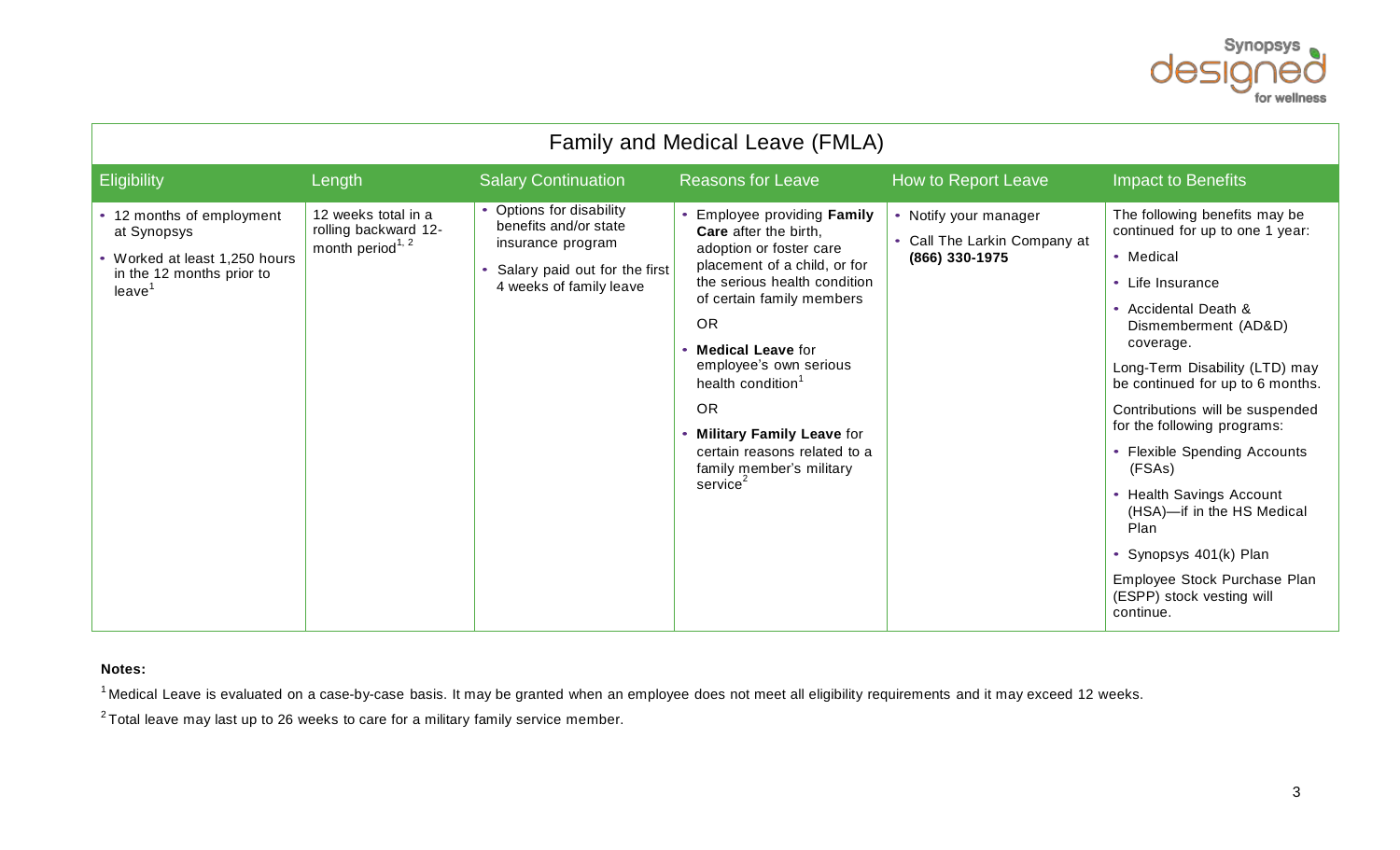

| <b>Pregnancy Disability Leave</b>                          |                |                                                                       |                                                                                |                                                                         |                                                                                                                                                                                                                                                                                                                                                                                                                                                                                                                      |  |
|------------------------------------------------------------|----------------|-----------------------------------------------------------------------|--------------------------------------------------------------------------------|-------------------------------------------------------------------------|----------------------------------------------------------------------------------------------------------------------------------------------------------------------------------------------------------------------------------------------------------------------------------------------------------------------------------------------------------------------------------------------------------------------------------------------------------------------------------------------------------------------|--|
| Eligibility                                                | Length         | <b>Salary Continuation</b>                                            | <b>Reasons for Leave</b>                                                       | How to Report Leave                                                     | <b>Impact to Benefits</b>                                                                                                                                                                                                                                                                                                                                                                                                                                                                                            |  |
| Birth parent (parent who<br>physically delivers the child) | Up to 4 months | Options for disability<br>benefits and/or state<br>insurance programs | • Disability due to pregnancy,<br>childbirth or a related<br>medical condition | • Notify your manager<br>• Call The Larkin Company at<br>(866) 330-1975 | The following benefits may be<br>continued for up to one 1 year:<br>• Medical<br>• Life Insurance<br>• Accidental Death &<br>Dismemberment (AD&D)<br>coverage.<br>Long-Term Disability (LTD) may<br>be continued for up to 6 months.<br>Contributions will be suspended<br>for the following programs:<br>• Flexible Spending Accounts<br>(FSAs)<br>• Health Savings Account<br>(HSA)-if in the HS Medical<br>Plan<br>Synopsys 401(k) Plan<br>Employee Stock Purchase Plan<br>(ESPP) stock vesting will<br>continue. |  |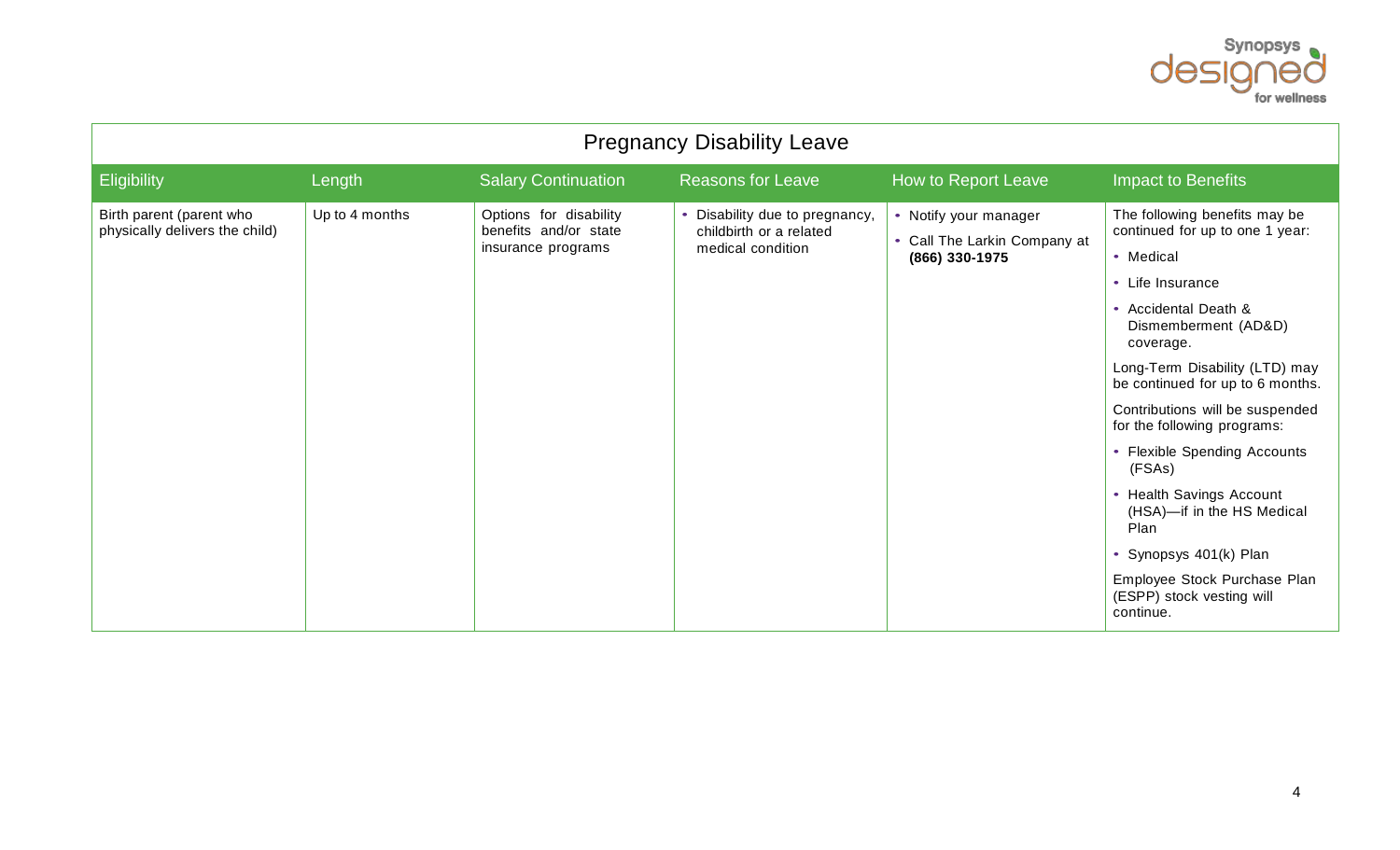

| <b>Personal Leave</b>                                               |                |                                                                                               |                                                                                                                                          |                                                                       |                       |
|---------------------------------------------------------------------|----------------|-----------------------------------------------------------------------------------------------|------------------------------------------------------------------------------------------------------------------------------------------|-----------------------------------------------------------------------|-----------------------|
| <b>Eligibility</b>                                                  | Length         | <b>Salary Continuation</b>                                                                    | <b>Reasons for Leave</b>                                                                                                                 | How to Report Leave                                                   | Impact to Benefits    |
| No entitlement to leave<br>Granted at the discretion of<br>Synopsys | Up to 6 months | • Unpaid<br>Non-Exempt employees<br>may use accrued FTO<br>during unpaid portion of<br>leave. | Personal reasons, including<br>personal business, family<br>issues, emergencies, or to<br>pursue education, travel or<br>other interests | Notify your manager<br>• Call The Larkin Company at<br>(866) 330-1975 | All benefits continue |

| <b>Bereavement Leave</b> |         |                            |                                                                                                                                                                                     |                                                                                        |                       |  |
|--------------------------|---------|----------------------------|-------------------------------------------------------------------------------------------------------------------------------------------------------------------------------------|----------------------------------------------------------------------------------------|-----------------------|--|
| <b>Eligibility</b>       | Length  | <b>Salary Continuation</b> | <b>Reasons for Leave</b>                                                                                                                                                            | How to Report Leave                                                                    | Impact to Benefits    |  |
| All regular employees    | 10 days | Paid                       | Death of an immediate family<br>member (Spouse, Domestic<br>Partner, Spouse's child,<br>parents, grandparents,<br>siblings (all listed include step<br>family and in-law relations) | • Notify your manager<br>• Report leave on EZ<br>Timesheet or Employee<br>Central (EC) | All benefits continue |  |

| <b>Voting Leave</b> |         |                            |                          |                                                                                               |                       |
|---------------------|---------|----------------------------|--------------------------|-----------------------------------------------------------------------------------------------|-----------------------|
| <b>Eligibility</b>  | Length  | <b>Salary Continuation</b> | <b>Reasons for Leave</b> | How to Report Leave                                                                           | Impact to Benefits    |
| All employees       | 2 hours | Paid                       | Voting in an election    | • Notify your manager<br>• Report leave on EZ<br><b>Timesheet or Employee</b><br>Central (EC) | All benefits continue |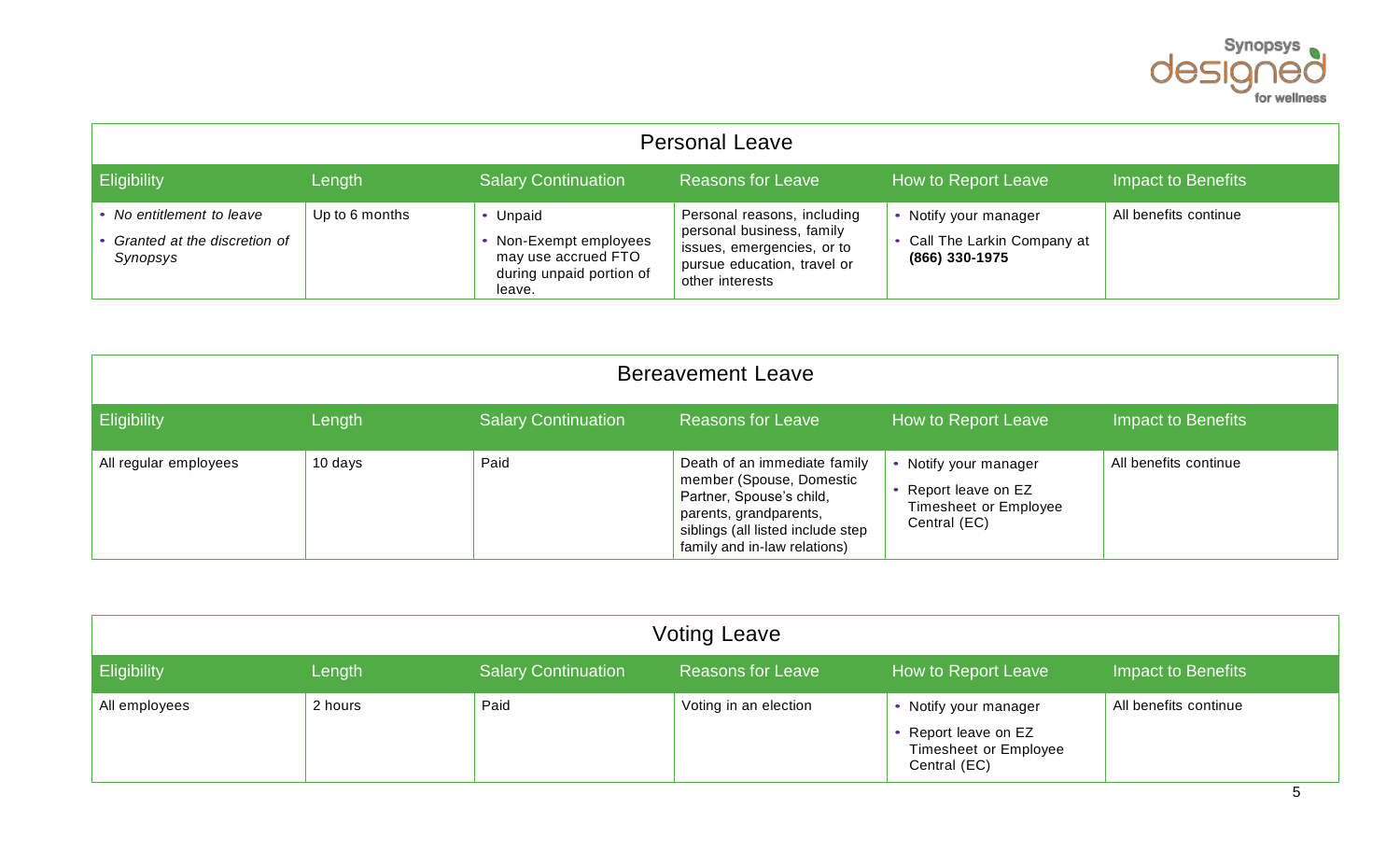

| <b>Military Leave</b> |               |                             |                                                                                                                                                                   |                                                |                                                                                                                                                                                                                                                                                                                                                                                                                                                                                                                  |  |
|-----------------------|---------------|-----------------------------|-------------------------------------------------------------------------------------------------------------------------------------------------------------------|------------------------------------------------|------------------------------------------------------------------------------------------------------------------------------------------------------------------------------------------------------------------------------------------------------------------------------------------------------------------------------------------------------------------------------------------------------------------------------------------------------------------------------------------------------------------|--|
| Eligibility           | Length        | <b>Salary Continuation</b>  | <b>Reasons for Leave</b>                                                                                                                                          | How to Report Leave                            | <b>Impact to Benefits</b>                                                                                                                                                                                                                                                                                                                                                                                                                                                                                        |  |
| All employees         | Up to 5 years | Paid for the first 180 days | Performing duty in the military,<br>including Army, Navy, Marine<br>Corps, Air Force, Coast<br>Guard, Public Health Service<br>Commissioned Corps and<br>Reserves | • Call The Larkin Company at<br>(866) 330-1975 | The following benefits may be<br>continued for up to 1 year:<br>• Medical<br>• Life Insurance<br>• Accidental Death &<br>Dismemberment (AD&D)<br>coverage.<br>Long-Term Disability (LTD) may<br>be continued for up to 6 months.<br>Contributions will be suspended<br>for the following programs:<br>• Flexible Spending Accounts<br>(FSAs)<br>• Health Savings Account<br>(HSA)-if in the HS Medical<br>Plan<br>Synopsys 401(k) Plan<br>Employee Stock Purchase Plan<br>(ESPP) stock vesting will<br>continue. |  |